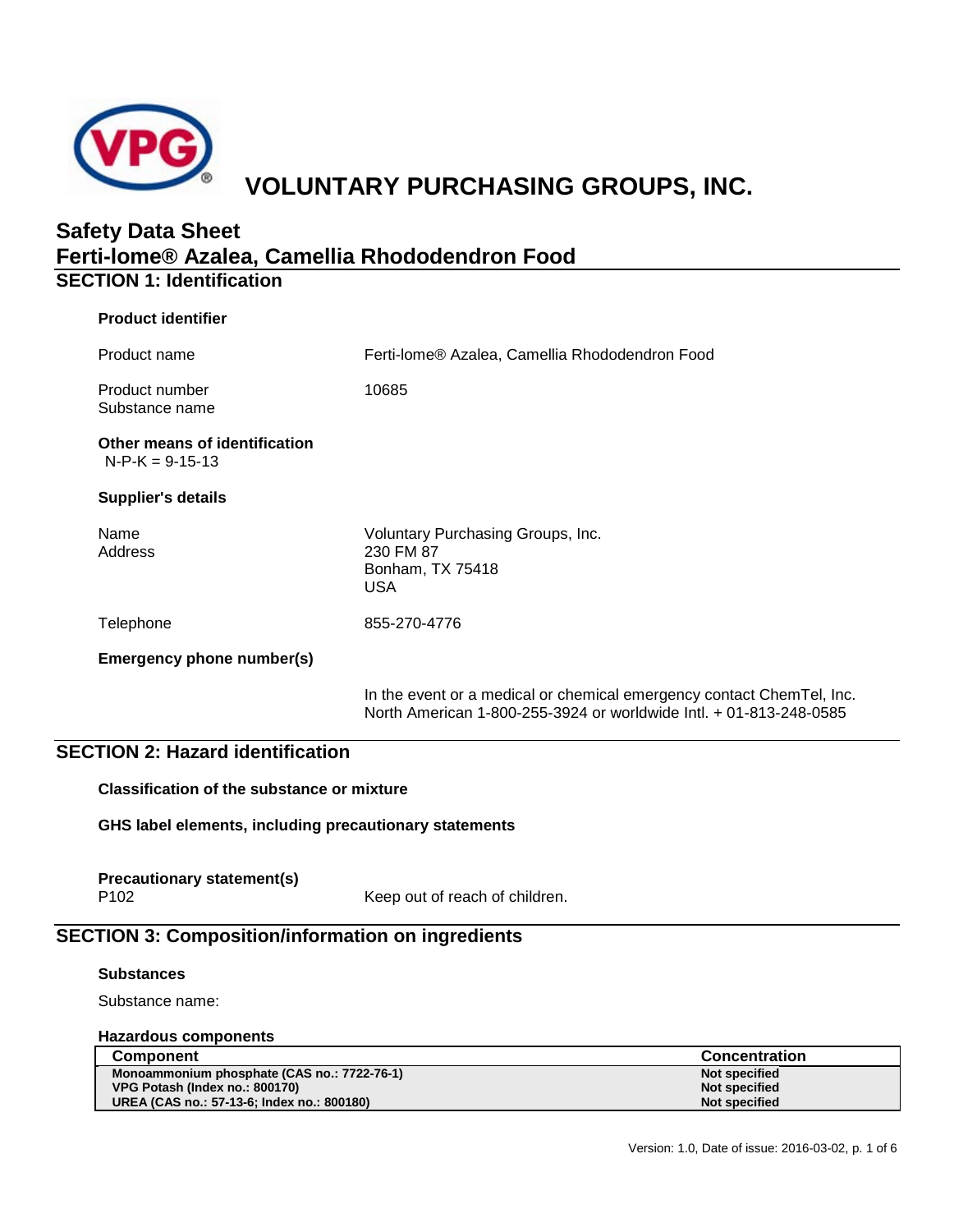**VPG MicroMix (Index no.: 800620) Not specified** Ammonium Sulfate (CAS no.: 7783-20-2)

### **SECTION 4: First-aid measures**

### **Description of necessary first-aid measures**

| General advice                                         | Call a poison control center or doctor for treatment advice. Have the Safety<br>Data Sheet, and if available, the product container or label with you when<br>calling a poison control center or doctor, or going for treatment. Never give<br>fluids or induce vomiting if a patient is unconscious or convulsing regardless<br>of cause of injury. If breathing difficulties occur, seek medical attention<br>immediately.                                                                                      |
|--------------------------------------------------------|-------------------------------------------------------------------------------------------------------------------------------------------------------------------------------------------------------------------------------------------------------------------------------------------------------------------------------------------------------------------------------------------------------------------------------------------------------------------------------------------------------------------|
| If inhaled                                             | Move person to fresh air. If person is not breathing, give artificial respiration,<br>preferably mouth-to-mouth. If breathing is difficult, give oxygen. Call a poison<br>control center or doctor for treatment advice.                                                                                                                                                                                                                                                                                          |
| In case of skin contact                                | Wash skin with soap and plenty of water for 15 to 20 minutes. Call a poison<br>control center or doctor for treatment advice.                                                                                                                                                                                                                                                                                                                                                                                     |
| In case of eye contact                                 | Hold eyes open and rinse slowly and gently with water for 15 to 20 minutes.<br>Remove contact lenses, if present, after the first 5 minutes, then continue<br>rinsing eyes. Call a poison control center or doctor for treatment advice.                                                                                                                                                                                                                                                                          |
| If swallowed                                           | Do not induce vomiting. Never give anything by mouth to an unconscious<br>person. Call a poison control center or doctor for treatment advice.                                                                                                                                                                                                                                                                                                                                                                    |
| Personal protective equipment for first-aid responders | Respiratory Protection: NIOSH/MSHA approved for protection against toxic<br>dusts containing quartz. Ventilation: General or local exhaust to maintain<br>employee exposure below the TLV/PEL. Protective Gloves: PVC or<br>Neoprene. Eye Protection: Safety glasses or goggles (ANSI Z87.1 1979)<br>Other Protective Clothing or Equipment: Apron, boots, long sleeved shirt and<br>full-length pants may be worn when necessary to prevent skin contact. Eye<br>wash and shower facilities should be available. |

### **SECTION 5: Fire-fighting measures**

### **Suitable extinguishing media**

Use extinguishing media suitable for surrounding materials. Dry chemical, carbon dioxide, foam, water spray or fog.

### **Specific hazards arising from the chemical**

Thermal decomposition will evolve ammonia & sulfur trioxide. May form an explosive mixture when dispersed in air. An explosion hazard will exist if mixed with oxidizers such s potassium chlorate, potassium nitrite, or potassium nitrate.

### **Special protective actions for fire-fighters**

Utilize pressure-demand, self-contained breathing apparatus, MSHA/NIOSH approved or equivalent, and full protective gear. Avoid inhalation of fumes and dusts.

### **SECTION 6: Accidental release measures**

### **Personal precautions, protective equipment and emergency procedures**

Wear appropriate protective gear for the situation. See Personal Protection information in Section 8.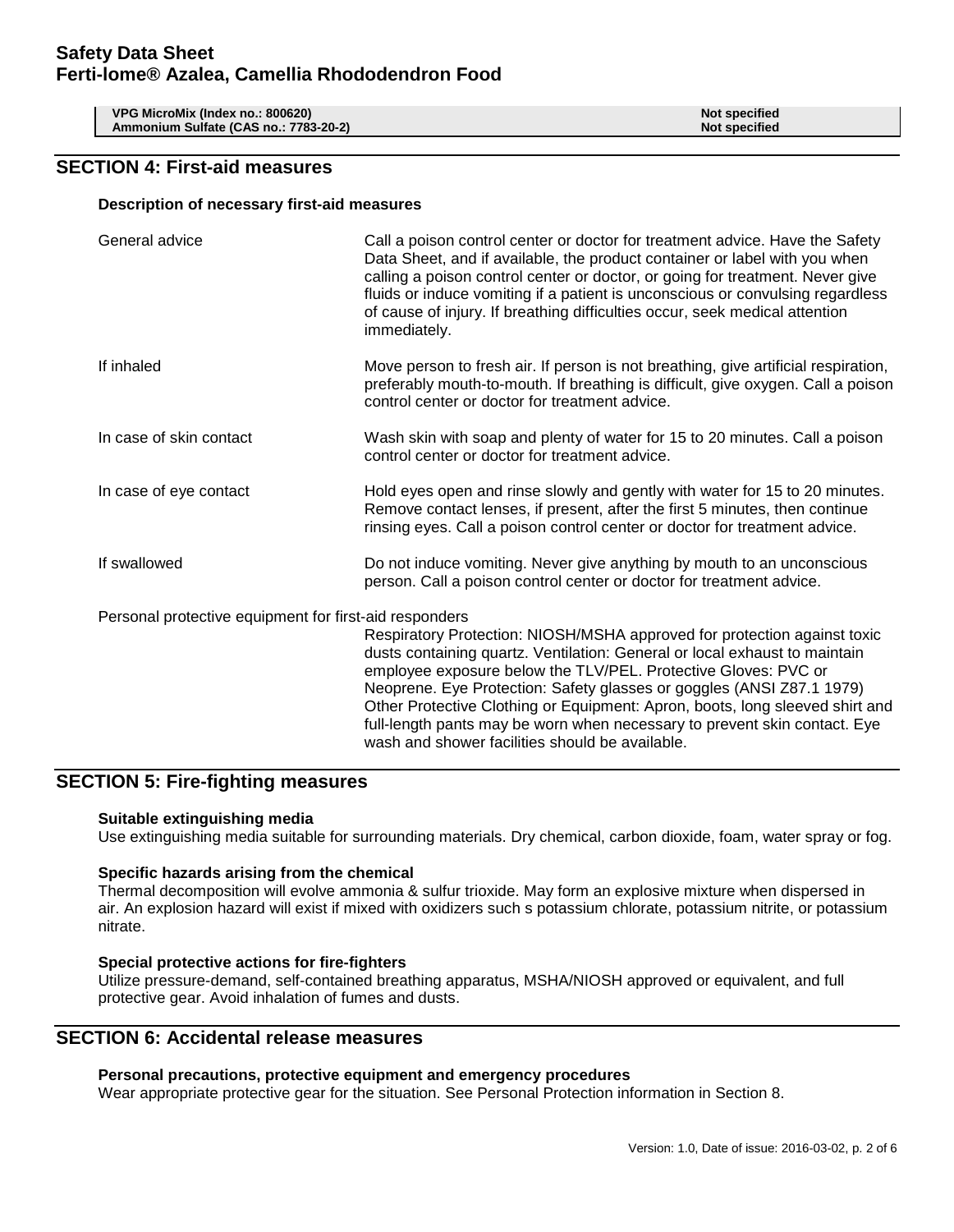### **Environmental precautions**

Prevent material from entering public sewer systems or any waterways. Do not flush to drain. Large spills to soil or similar surfaces may necessitate removal of topsoil. The affected area should be removed and placed in an appropriate container for disposal.

### **Methods and materials for containment and cleaning up**

Dike spill using absorbent or impervious materials such as earth, sand or clay. Collect and contain contaminated absorbent and dike material for disposal. Wash entire spill area with a detergent slurry, absorb and sweep into container for disposal. Decontaminate tools and equipment following cleanup.

### **SECTION 7: Handling and storage**

### **Precautions for safe handling**

Avoid contact with skin, eyes or clothing. Users should wash hands before eating, drinking, chewing gum, using tobacco or using the toilet. Remove clothing immediately if pesticide gets inside. Then wash thoroughly and put on clean clothing. Remove Personal Protective Equipment (PPE) immediately after handling this product. Wash the outside of gloves before removing. As soon as possible, wash thoroughly and change into clean clothing.

### **Conditions for safe storage, including any incompatibilities**

Store in a cool, dry place and in such a manner as to prevent cross-contamination with other pesticides, fertilizers, food and feed. Store in original container and out of reach of children, preferable in a locked storage area. Do not contaminate water, food or feed by storage or disposal.

### **SECTION 8: Exposure controls/personal protection**

### **Appropriate engineering controls**

Ventilation: General or local exhaust to maintain employee exposure below the TLV/PEL.

### **Individual protection measures, such as personal protective equipment (PPE)**

#### **Eye/face protection** Safety glasses or goggles (ANSI Z87.1 1979)

**Skin protection** PVC or Neoprene gloves

### **Body protection**

Water proof apron, boots, long sleeved shirt and full-length pants may be worn when necessary to prevent skin contact. Eye wash and shower facilities should be available.

### **Respiratory protection**

NIOSH/MSHA approved for protection

# **SECTION 9: Physical and chemical properties**

### **Information on basic physical and chemical properties**

| Appearance/form                         | Multi-colored granular mixture |
|-----------------------------------------|--------------------------------|
| Odor                                    | Slight chlorine odor           |
| Odor threshold                          |                                |
| рH                                      | 6.26                           |
| Melting point/freezing point            |                                |
| Initial boiling point and boiling range |                                |
| Flash point                             |                                |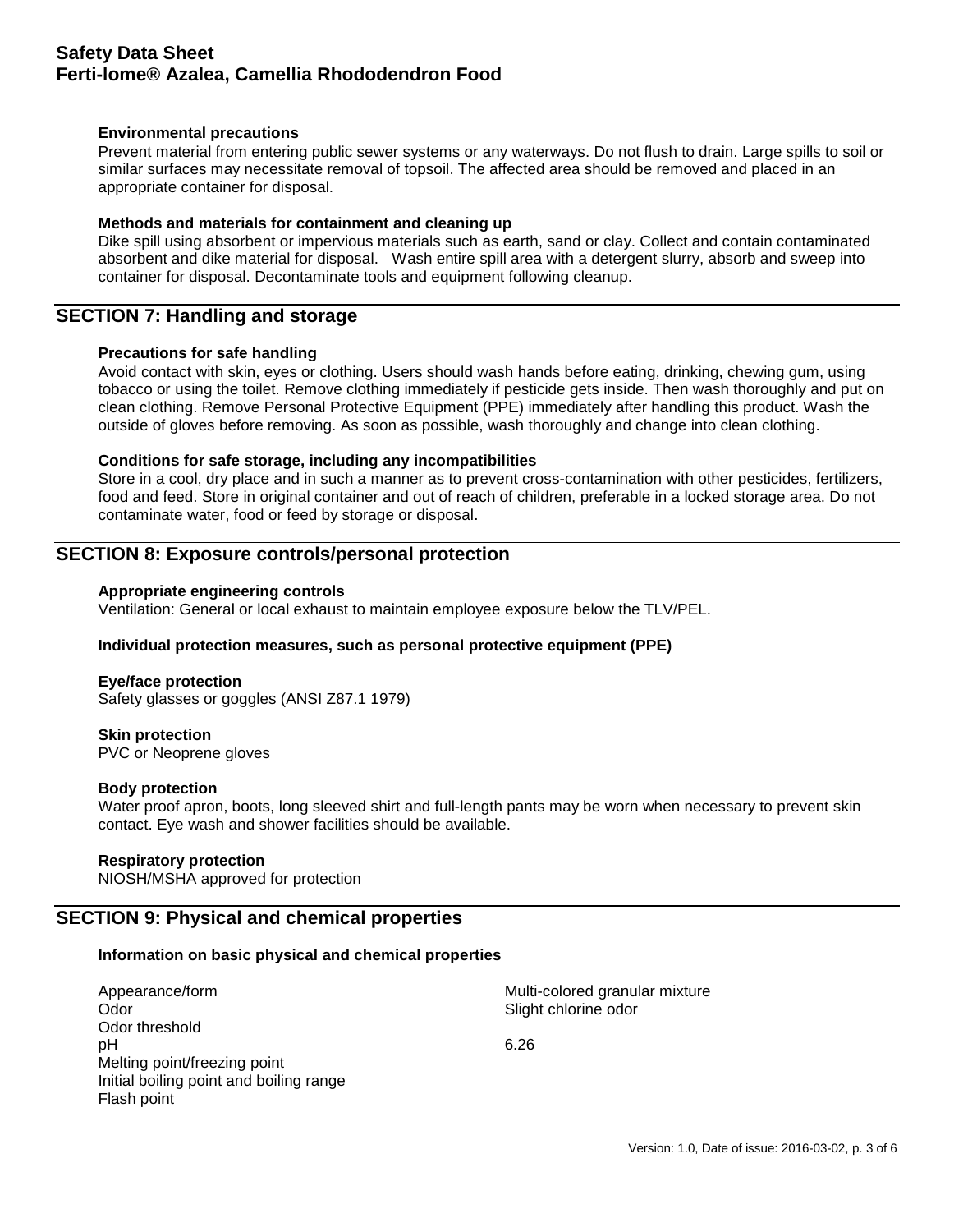Evaporation rate Flammability (solid, gas) Upper/lower flammability limits Vapor pressure Vapor density<br>Relative densitv Solubility(ies) Partition coefficient: n-octanol/water Auto-ignition temperature Decomposition temperature Viscosity Explosive properties Oxidizing properties

48 pounds/cubic foot<br>Appreciable

### **Other safety information** SPECIFIC GRAVITY (H2O=1) 0.4

# **SECTION 10: Stability and reactivity**

### **Chemical stability**

This material is stable under normal handling and storage conditions.

### **Possibility of hazardous reactions**

Hazardous polymerization may occur.

### **Conditions to avoid**

Decomposes upon heating. Avoid heating or direct exposure to sunlight.

### **Incompatible materials**

Strong oxidizers and alkalis, potassium chlorate, potassium nitrite and potassium nitrate.

### **Hazardous decomposition products**

Ammonia, chlorine, hydrogen chloride,sulfur trioxide, phosphorous oxides, cyanuric acid, cyanic acid and carbon dioxide.

# **SECTION 11: Toxicological information**

### **Information on toxicological effects**

### **Acute toxicity**

Ingestion of large quantities may cause symptoms of non-specific irritation of the gastrointestinal tract; nausea, vomiting, cramps and diarrhea.

### **Skin corrosion/irritation**

Skin contact may result in local irritation.

### **Serious eye damage/irritation**

Eye contact may result in local irritation.

### **Respiratory or skin sensitization**

Inhalation of dust may permanently damage the lungs and result in the development of pneumoconiosis, silicosis, or other respiratory disorders.

### **Carcinogenicity**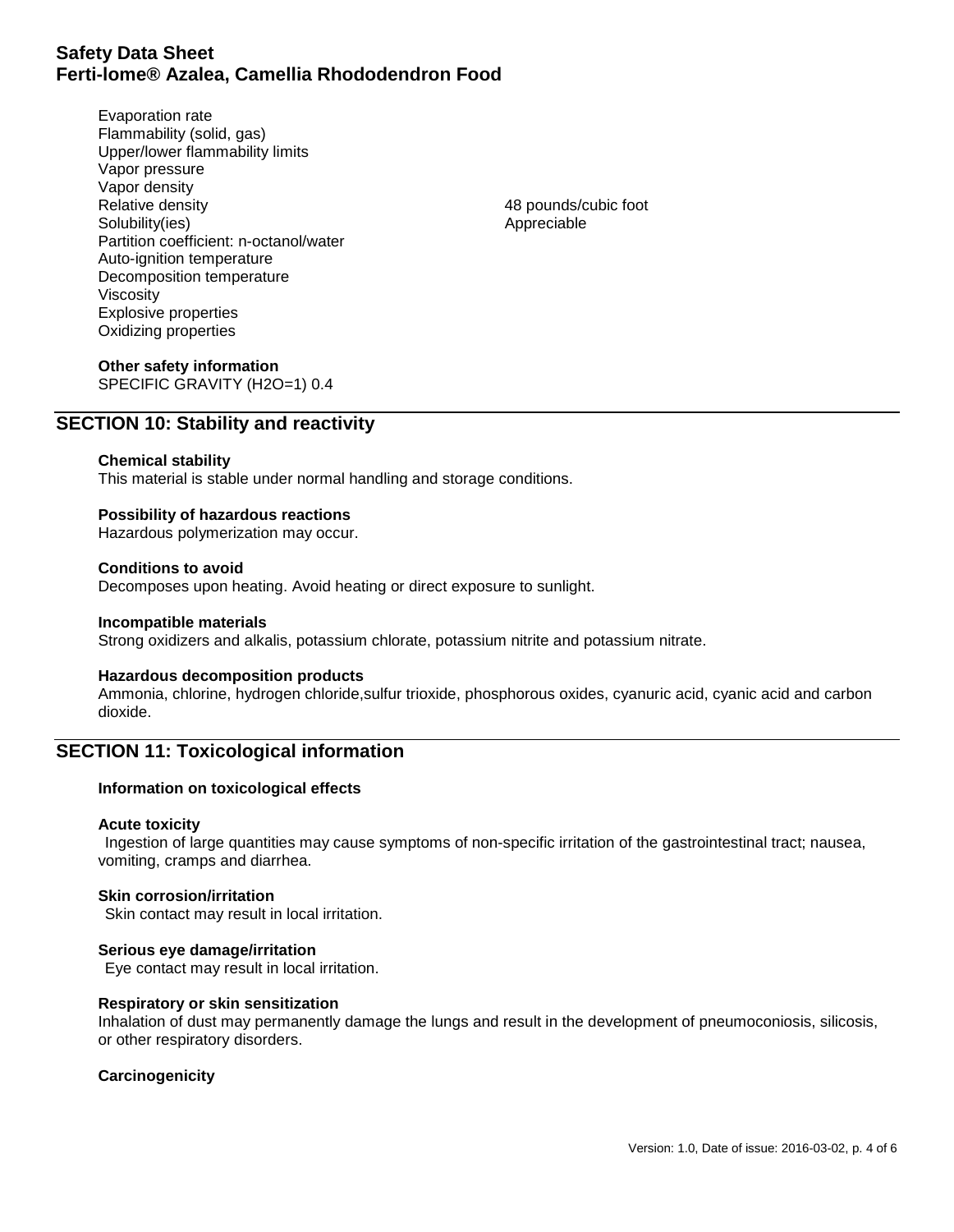**Reproductive toxicity**

### **SECTION 12: Ecological information**

**Toxicity**

### **SECTION 13: Disposal considerations**

### **Disposal of the product**

If wastes and/or containers cannot be disposed of according to the product label directions, disposal of this material must be in accordance with your local or area regulatory authorities. This information presented below only applies to the material as supplied. The identification based on characteristic(s) or listing may not apply if the material has been used or otherwise contaminated. It is the responsibility of the waste generator to determine the toxicity and physical properties of the material generated to determine the proper waste identification and disposal methods in compliance with applicable regulations. If the material as supplied becomes a waste, follow all applicable regional, national and local laws.

### **SECTION 14: Transport information**

**DOT (US)** Not regulated

**IMDG** Not regulated

**IATA** Not regulated

# **SECTION 15: Regulatory information**

### **Safety, health and environmental regulations specific for the product in question**

### **Pennsylvania Right To Know Components**

Chemical name: Sulfuric acid diammonium salt CAS number: 7783-20-2

### **HMIS Rating**



**NFPA Rating**